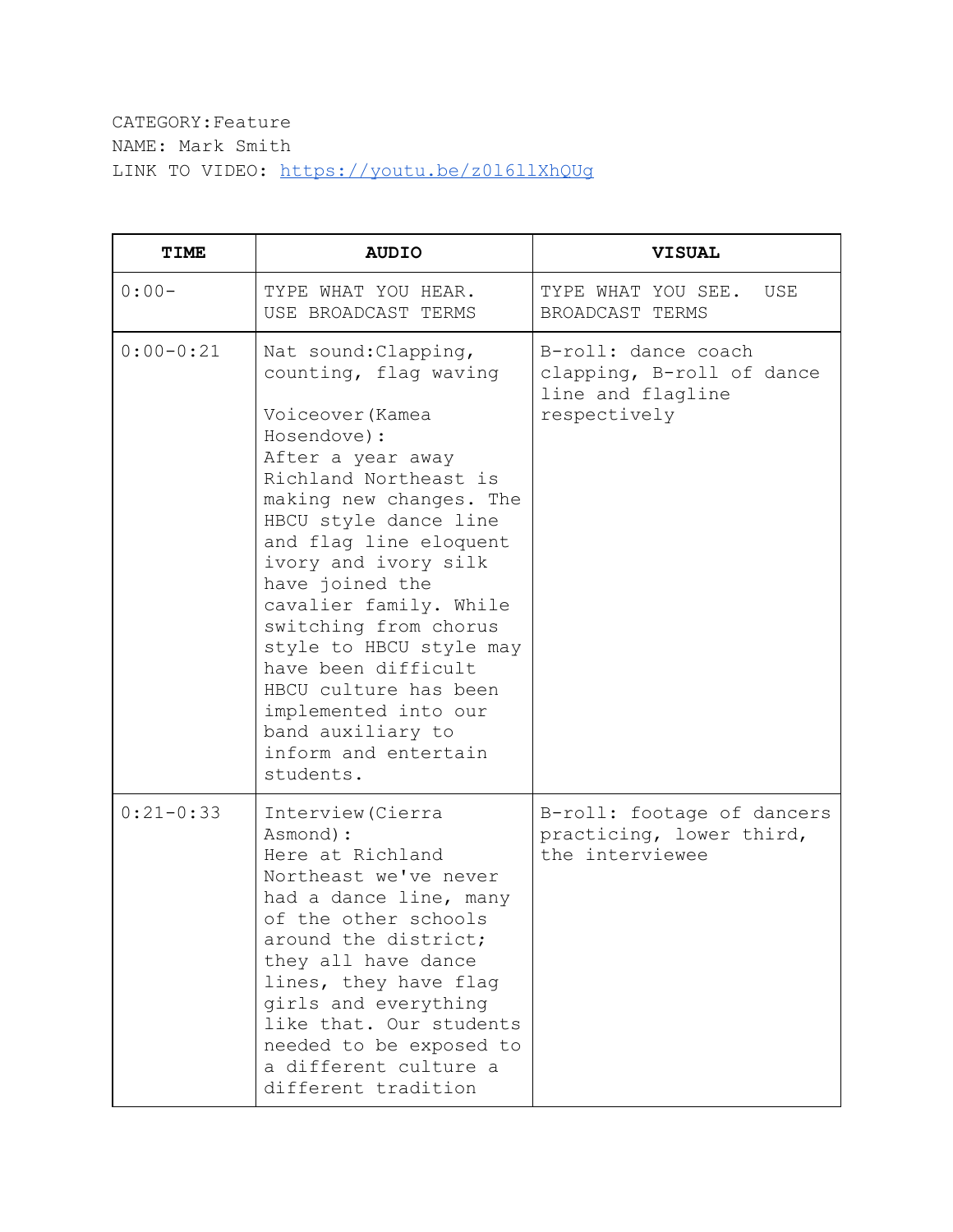| $0:34-0:42$   | Natural Sound: Music,<br>practicing, snapping<br>Interview (Makenzie<br>Dockery) :<br>We are more<br>sophisticated and we<br>flow more. We're more<br>how can I say this<br>we're more womanly<br>we're not as like<br>aggressive.                                                                                   | Interviewee, dancers<br>practicing, flagline<br>practicing      |
|---------------|----------------------------------------------------------------------------------------------------------------------------------------------------------------------------------------------------------------------------------------------------------------------------------------------------------------------|-----------------------------------------------------------------|
| $0:43-0:53$   | Natural sound:<br>counting, practice<br>Voiceover:<br>Many dances originating<br>from black culture are<br>significant to the HBCU<br>style dance as well as<br>our people ranging from<br>contemporary to African<br>these dances can<br>contribute to the<br>style.                                                | B-roll: sequence of<br>dancers practicing their<br>routine.     |
| $0:54 - 1:11$ | Interview (Coach Curtis<br>Taylor):<br>With the<br>characteristics of a<br>HBCU style dance line<br>and flagline it really<br>doesn't have any. They<br>try to box us into a<br>category and we're not<br>so with the HBCU dance<br>we're able to give the<br>world the multifacet of<br>African American<br>people. | B-roll: Coach Taylor<br>demonstrating the steps to<br>the dance |
| $1:11 - 1:26$ | Interview<br>(Kyla Belton) :<br>Color guard it does a<br>combination of flag and<br>dance and normally                                                                                                                                                                                                               | B-roll: footage of her<br>practicing and performing             |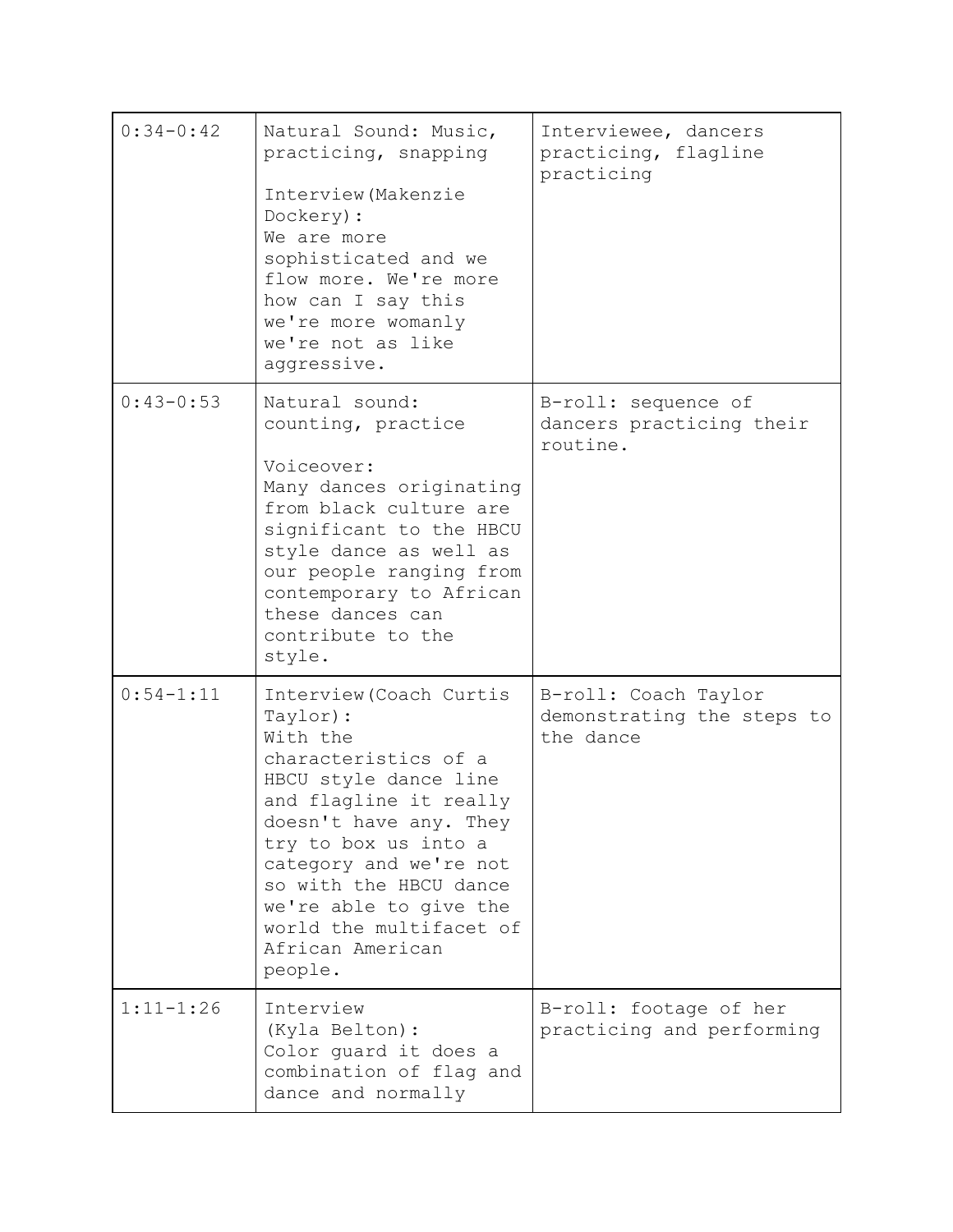|               | color guard is the only<br>team they would have<br>with a band but with a<br>flag line there's<br>normally a whole<br>auxiliary including<br>flag and dance                                                                                                                                                                                                                                          |                                                                                                     |
|---------------|------------------------------------------------------------------------------------------------------------------------------------------------------------------------------------------------------------------------------------------------------------------------------------------------------------------------------------------------------------------------------------------------------|-----------------------------------------------------------------------------------------------------|
| $1:27 - 1:34$ | Voice Over: Because of<br>the origin stemming<br>from HBCU style bands,<br>this group of<br>performers have trained<br>to remain disciplined<br>in all conditions.                                                                                                                                                                                                                                   | B-roll: flagline<br>practicing, dance line<br>practicing                                            |
| $1:35 - 1:51$ | Voiceover: There was a<br>lot of running and<br>conditioning but we had<br>to tell them that you<br>had to dance a whole<br>game. A lot of people<br>don't realize that<br>marching band actually<br>stems from the<br>military; so with<br>military you have to<br>come out, everybody has<br>to have the same<br>uniform, hair, so it<br>creates a oneness and<br>not, you know,<br>individuality. | B-roll: eloquent ivory and<br>ivory silk performing with<br>the marching band at a<br>football game |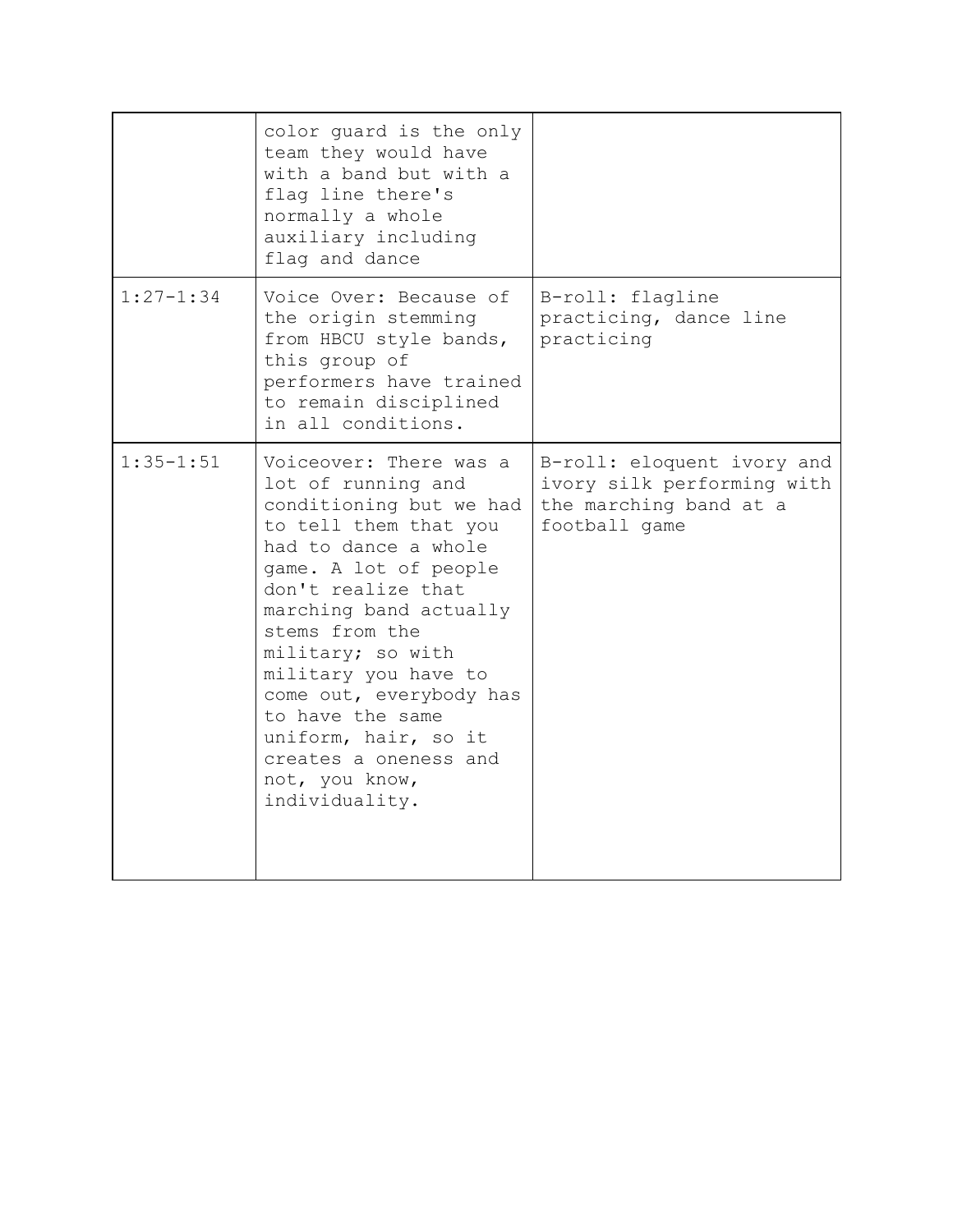| $1:52 - 1:57$ | Voiceover: While many<br>aren't informed about<br>the style of dance. The<br>introduction has gained<br>positive feedback                                                                                                                            | B-roll: dancers and flag<br>line participants      |
|---------------|------------------------------------------------------------------------------------------------------------------------------------------------------------------------------------------------------------------------------------------------------|----------------------------------------------------|
| $1:58 - 2:08$ | Interview:<br>We actually had a lot<br>of positive feedback<br>about the style of<br>dance. People that<br>don't understand, you<br>know, have negative<br>feedback but you can't<br>really listen to people<br>who don't understand<br>the culture. | B-roll: dancers practicing<br>and dancing sitting. |